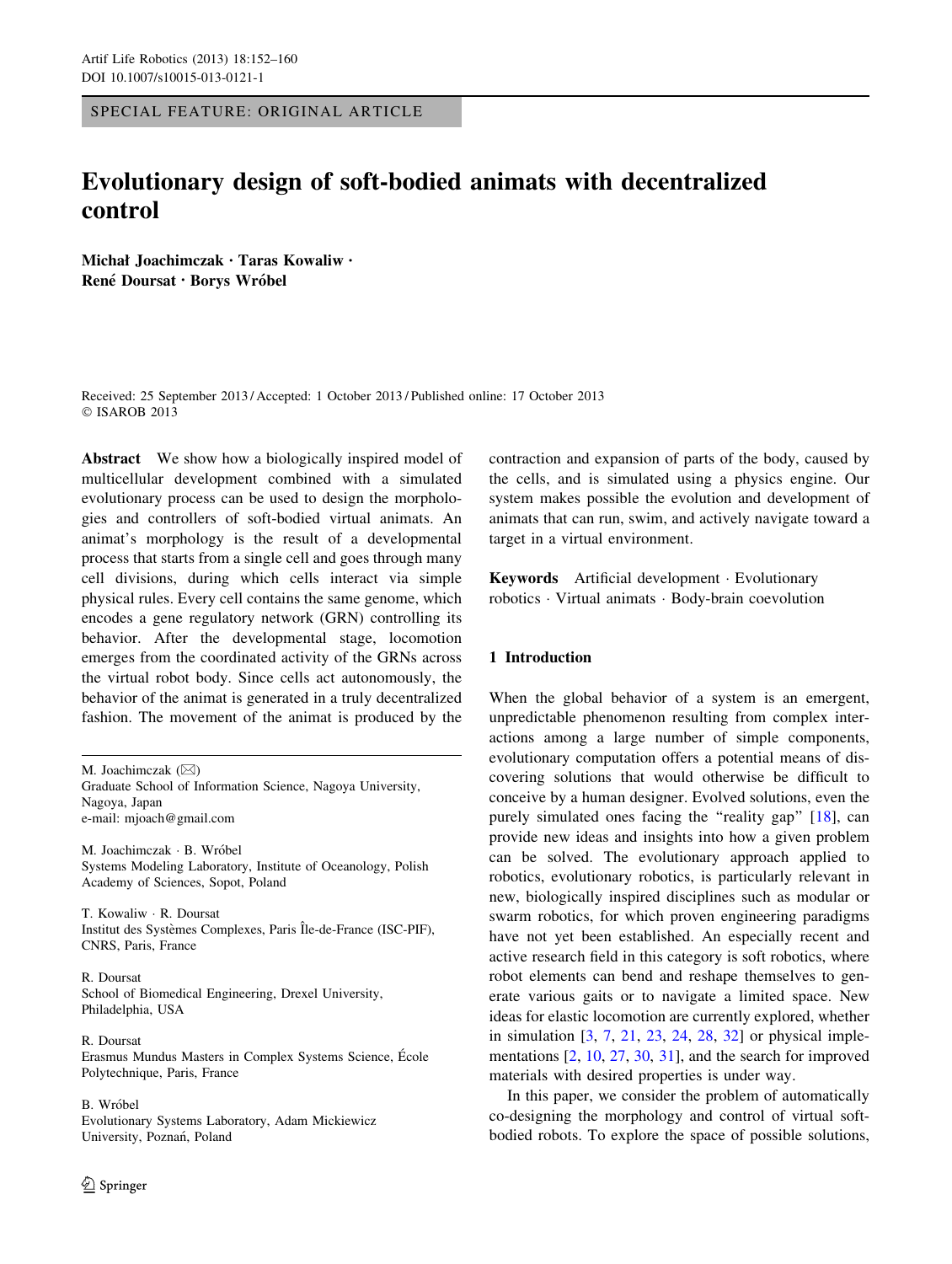we apply a genetic algorithm to a simulated developmental process that guides the construction of the robot body from a single cell. Inspired by the self-generation capabilities of complex multicellular organisms, our approach couples artificial development with artificial evolution, and thus can be termed ''artificial evo-devo''. In that sense, it belongs to a family of works called artificial embryogeny, which feature the bio-inspired growth of body plans at various levels of complexity, based on elements such as rods [[17\]](#page-7-0), primitives and joints [\[22,](#page-8-0) [29\]](#page-8-0), or artificial ''cells'' [\[1](#page-7-0), [4](#page-7-0), [5,](#page-7-0) [6,](#page-7-0) [8,](#page-7-0) [19](#page-8-0), [20](#page-8-0), [25\]](#page-8-0), as is the case here.

In designing our system, we assumed that robots could be made of a uniform elastic material able to modify its volume locally. The artificial cells from which a robot body develops contain the same genome, characteristic of a particular individual. A genome is linear and consists of interrelated ''regulatory units'' (groups of regulatory and product-coding elements), which map to the nodes of a gene regulatory network (GRN) controlling the cell's behavior. Development fundamentally depends on cell division by which the body can grow in size and shape. During growth, ''chemical products'' are released by the cells, diffuse across the body, and can be detected by other cells, thus supporting signal-based differentiation. Cells also interact via the simulated physical world—they have a mass, and neighbor cells are connected by springs. The lattice of physical connections delineates internal chambers that can act as a hydrostatic skeleton. Altogether, the combination of virtual spring-mass mechanics and fluid dynamics creates an emergent effect of locomoting animat without central control. Particular gaits arise from the independent, yet coordinated actions of the cells.

We review here the ability of our system to generate functional soft animats in three tasks: walking, swimming, and chemotactic behavior. We report on previous experiments showing swimming animats in a fluid environment (more details in [[12,](#page-7-0) [13,](#page-7-0) [15\]](#page-7-0)), and extend them with new, preliminary results on walking creatures. The following sections provide a brief description of the genetic and developmental model used in our system, then explain and demonstrate the mechanisms of evo-devo animat design.

## 2 Developmental model

The evolutionary development of soft robot bodies that we present here is a modified version of Joachimczak and Wróbel's original model of 3D multicellular evolution [\[14](#page-7-0)], called GReaNs for "Genetic Regulatory evolving artificial Networks''. In this section, we provide an overview of the essential aspects of GReaNs, referring the reader to previous papers [[12,](#page-7-0) [13](#page-7-0)] for a more detailed description.

This model is an abstraction of biological processes that occur on three separate levels and time scales: (i) gene regulation through gene products binding to regulatory regions, (ii) cell interactions via diffusion of morphogens and simulated physics, and (iii) evolution of linear genomes by mutations: point mutations (which modify affinities between gene products and regulatory regions), gene duplications, and gene deletions.

## 2.1 Genome model

A genome in GReaNs is represented by a list of genetic elements without limitation in size. It encodes the topology of a GRN acting as a controller of cell behavior. The genetic elements belong to three classes: (i) genes, coding for products, which play the role of trans-regulators, (ii) regulatory elements, which act as cis-regulators, and (iii) special elements, which encode factors and signals. Transregulators can be transcription factors, which are products acting only in the cell in which they are produced, or morphogens, which are products diffusing between cells. Factors are products representing the outputs of the GRN, and signals are trans-regulators representing inputs of the GRN.

The GRN is composed of nodes, which correspond to regulatory units in the genome. Each unit is a series of cis-regulators followed by a series of elements coding for products (Fig. [1\)](#page-2-0). The products encoded in the same regulatory unit are synthesized at the same rate, which is a function of the concentrations and affinities of the trans-regulators binding to the cis-regulators of the unit. Connectivity in the GRN is based on the affinity between trans- and cis-regulators, and this affinity is determined by the proximity between two abstract 2D points representing these elements in  $\mathbb{R}^2$  space. Proximity between two such points means that the trans-regulator ''binds'' to the cis element, hence influences the synthesis rate of the products encoded by the unit. The position of the points is encoded by two fields in the genetic elements representing "coordinates". Another field, the "sign", controls whether the cis/trans interaction is excitatory (same signs) or inhibitory (opposite signs). Morphogens produced by one cell can bind to regulatory elements of other cells and influence their behavior remotely. During the lifetime of a cell, each product is represented by its real-valued concentration in [0, 1]. Concentrations change gradually in discrete time steps and degrade exponentially.

The special elements give cells the possibility to interact with the environment by sensing external inputs and performing actions. External inputs create signals that, in the same way as cell products, can bind to the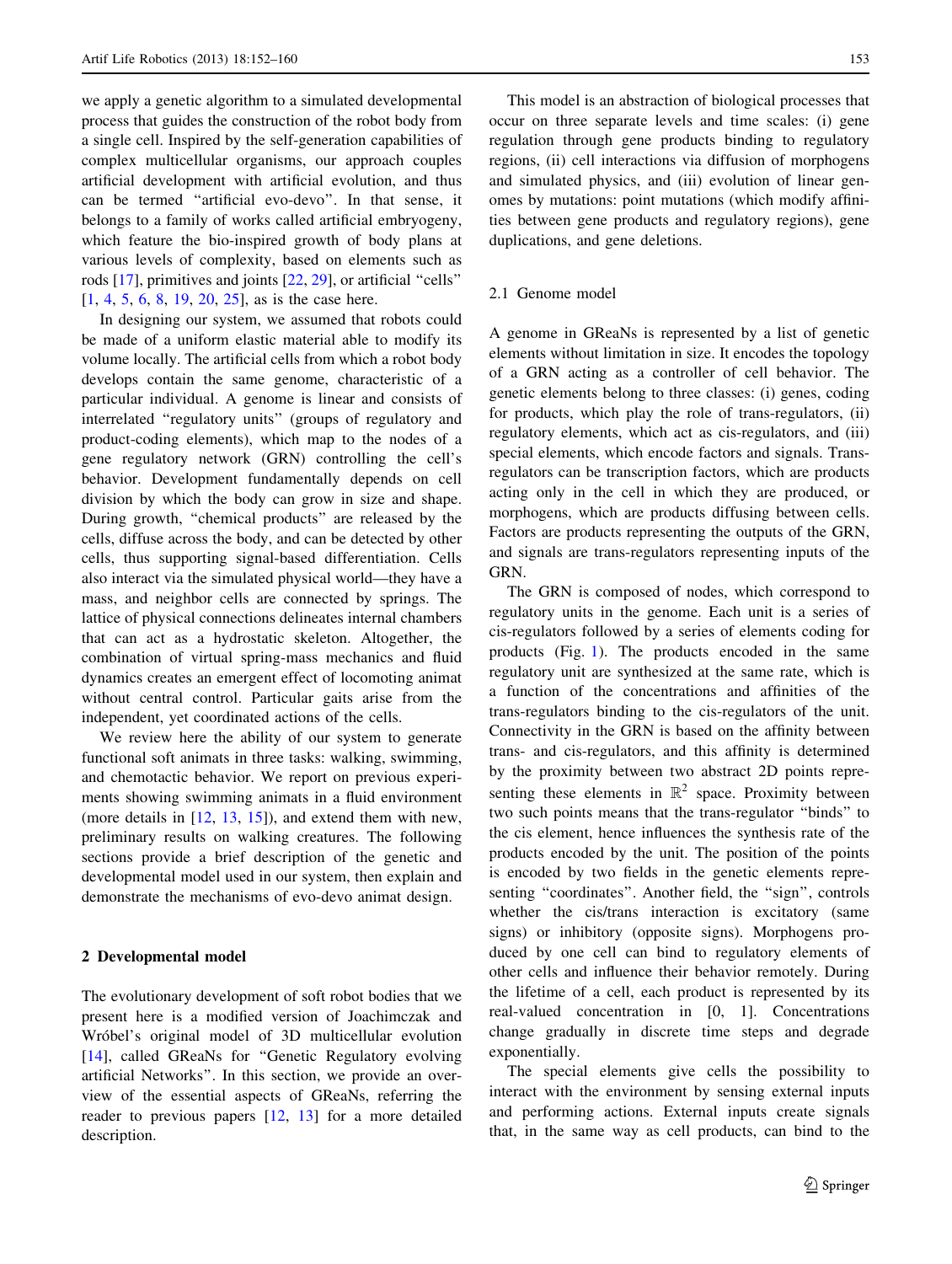<span id="page-2-0"></span>

Fig. 1 Genome (left) and structure of a genetic element (right). Each element consists of a type field, which specifies its class (G gene, P regulatory, S special), a sign field, and N abstract coordinates (here,

regulatory elements of a cell's GRN, except that their concentration is determined outside of the organism. Signals include ''maternal signals'' (morphogens deposited in the egg), whose perceived concentration depends on a cell's position in space, and other chemical signals such as the ones used in chemotaxis experiments. Outputs of the GRN (factors) comprise a ''division factor'' (whose concentration triggers cell division above a certain threshold), an ''axis factor'' (which causes cells to rotate their axis of division, i.e., their cleavage plane), and "expansion and contraction factors" (which make cells expand or contract regions of the body around them during locomotion).

#### 2.2 Multicellular development

The developmental process starts from a single cell and proceeds through multiple divisions. Each cell of the body contains the same GRN, but the concentrations of products, factors, and perceived signals vary depending on this cell's spatial position and neighborhood. A cell can divide and produce a daughter cell, whose own axis of division can differ from its mother's. Cell divisions push the existing cells away, causing movements based on elastic collisions, adhesion, and fluid drag, which all contribute to shaping the final morphology.

Before evaluating the performance of a fully developed animat on a given task, we compute the connectivity between cells using a Gabriel graph [[9\]](#page-7-0). This creates a nonconvex shape, in which two cells are connected if no third cell is located in the smallest circle passing through them. In the original version of our model  $[12, 15]$  $[12, 15]$  $[12, 15]$  $[12, 15]$ , graph computation took place only once, after development was finished. In a more recent version  $[13]$  $[13]$ , the graph was computed continually as the embryo was growing (Fig. 2). Concerning the physical interactions between cells, the choice of graph also influences how mutual adhesion and repulsion are calculated. Here, instead of defining the neighbors within a certain radius (metric neighborhood), they are given by the Gabriel connectivity (topological

 $N = 2$ ), which determine its affinity to other elements based on a distance in  $\mathbb{R}^N$ 



Fig. 2 Example of developmental mechanics (individual shown in Fig. [4,](#page-4-0) left). Cells are represented by circles of radius r and connected by springs of resting length 2r

neighborhood). The two versions of the model differ in the way that morphogens diffuse. In the continual graph computation, a morphogen produced by a cell reaches only its graph neighbors, and its total amount is conserved (divided) over the neighborhood. When the graph was computed only at the end of development, all cells were considered potential sources, thus the concentration of a morphogen in one cell was the sum of all these contributions, each of them calculated as a decreasing function of distance (and also delayed in time proportionally to the distance).

Development is simulated during a fixed number of time steps, typically 400. After development halts, the connectivity between the cells is ''frozen'' and does not change during the locomotion stage of the animat's life. For computational reasons, we also use a hard limit on the total number of cells, for example 32. This limit was almost always reached by the fittest individuals, since neither the number of cells nor the quantity of actuators (the springs between cells) was penalized. Thus, a larger animat increased its ratio of available power (proportional to its volume, i.e., surface area in 2D) over drag forces (proportional to its cross section).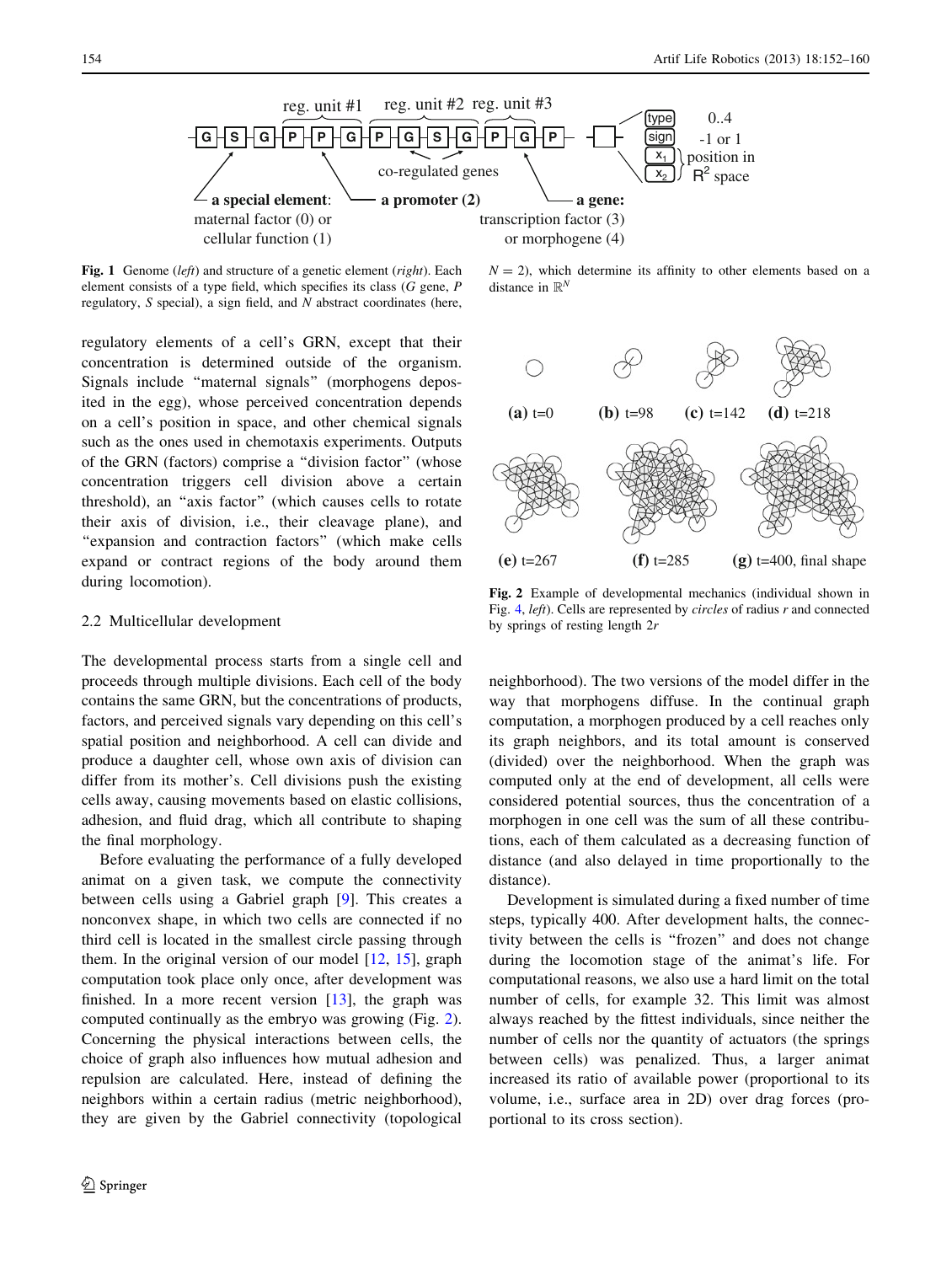#### <span id="page-3-0"></span>2.3 Animat movement

Each developed animat is treated as a spring-mass system, in which cells correspond to point masses and neighboring cells are connected by elastic springs. The natural resting length of a spring,  $L_{ij}^0$ , is equal to the distance between the cells  $i$  and  $j$  that it connects at the end of the developmental stage. Cells also produce factors that can temporarily reduce or increase the resting length of all the springs attached to them as follows:

$$
L_{ij} = (1 + 0.2(e_i + e_j - c_i - c_j))L_{ij}^0
$$
 (1)

where  $e_i$ ,  $e_j$ ,  $c_i$ , and  $c_j$  represent, respectively, the concentrations of ''expansion factors'' and ''contraction factors" produced by cells  $i$  and  $j$ . These variations result in the expansion or contraction of the areas surrounding the cells. Furthermore, to prevent excessive deformations, such as overlaps between springs, we introduce a reaction mechanism in the form of a hydrostatic skeleton. It means that each polygonal region of the body delimited by springs also acts as a pressure chamber that can resist changes in volume (i.e., surface area here). Pressure forces  $F_p$  act outward, perpendicularly to every edge of the region and proportionally to its current length L:

$$
F_p = c_p \cdot L \cdot \left(1 - \frac{S}{S_0}\right) \tag{2}
$$

where S and  $S_0$  represent the current and equilibrium surface areas of the region, and  $c_p$  is a global coefficient controlling the body's resistance to compression.

## 3 Genetic algorithm and evolution

In all the scenarios discussed in this paper, we used a genetic algorithm to evolve 3D morphologies (as in [[16](#page-7-0)]). The population size was constant at 100 individuals, and selection was based on elitism, tournament selection, and multipoint crossover during sexual reproduction of 20% of the population. Genetic operators could modify either a genetic element (e.g., by changing its coordinates) or the whole genome, by deleting a sequence of elements or duplicating and inserting them at random locations. Evolutionary runs were initialized with a population of randomized individuals. A run was terminated when 500 generations passed without improvement. The experiments described in this paper lasted a few thousand generations.

For each individual, the developmental stage covered 400 GRN time steps, while the locomotion stage was of the order of 2,000 time steps. The fitness function and exact protocol used for the locomotion phase depended on the problem and are described in the sections below.



Fig. 3 Examples of gaits where animats lifted themselves off the ground. Left one individual "ran" by swinging from one appendage to another and floating above ground in-between. Right another individual used its internal elasticity to jump forward. Colors indicate whether the cell was contracting (blue), expanding (red) or at equilibrium (green). Both individuals were evolved under a hard limit of 64 cells. Videos available at: <http://youtu.be/uVD47xGwdbU> and <http://youtu.be/2ijecKYe5u4>

## 4 Results

We have successfully applied our evo-devo system to three tasks: ground locomotion, swimming in a fluid-like environment, and chemotactic navigation toward a target (also in a virtual fluid). In all cases, neither the morphology nor the type of motion control was prespecified or in any way explicitly favored. All obtained solutions demonstrated the creative potential of the evolutionary process under the specified fitness.

4.1 Evolution of walking behaviors

To allow for the evolution of walking gaits, we introduced a flat rigid ground in the environment (here, a straight line) and enabled gravitation. Nodes on the outline of an animat in contact with the ground were also subject to friction forces. Since the world was 2D, the animat could move to the left or to the right. The developmental stage occurred in weightlessness to avoid skewing morphologies toward flattened individuals. This is not very different from animal morphogenesis, where the embryo is insulated from the effects of the environment that it encounters after birth (gravitational pull is negligible compared to density in an egg or a womb).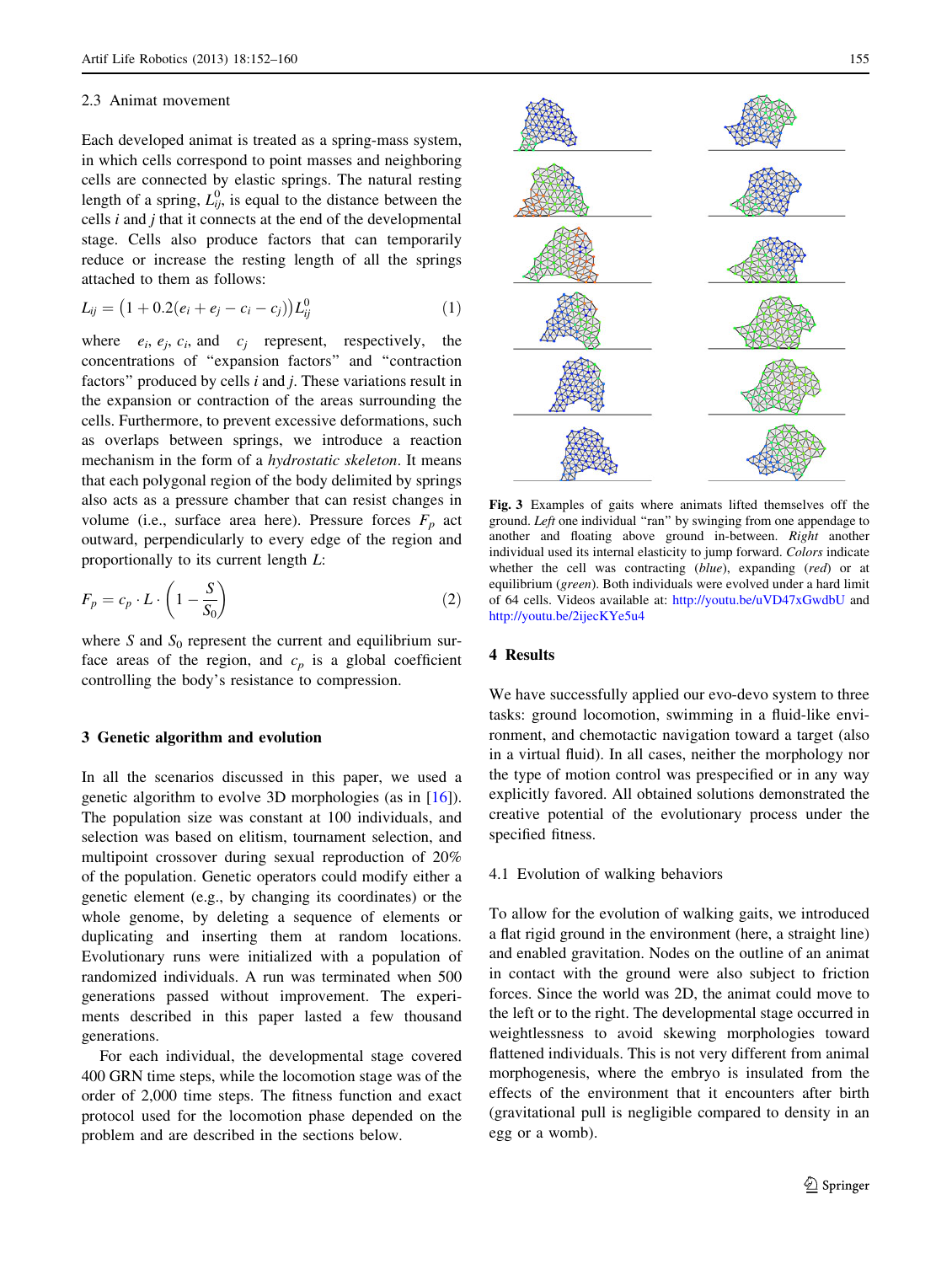<span id="page-4-0"></span>Turning on gravity at the end of development introduced a discontinuity into the system. Since there was no sense of up or down during development, the animat could not be expected to stand still once it was dropped. Rather, it tumbled and fell on one of its sides (a portion of the 1D contour of the shape). To prevent the evolutionary process from exploiting the energy of this sudden, artefactual movement, we initialized each animat as follows. First, given a random global orientation, the lowest node at the periphery was put in contact with the ground. Then, we allowed the physics simulation (gravity vs. ground forces) to proceed for a transitional period until the structure stabilized. Only then was the dynamics of the GRN resumed, and the subsequent locomotion taken into account by the evolutionary process. The fitness function was designed to reward the total distance traveled during the allowed lifetime of an animat, starting from the stable position.

Under these conditions, we were able to identify three main classes of organisms that were able to solve the walking challenge and emerged repeatedly across evolutionary runs. The first class relied on the elasticity of the structure to make forward ''jumps'' iteratively. One example individual (Fig. [3,](#page-3-0) right) was driven by a wave of cellular contractions that propagated from its back to its front, first lifting the rear protrusion off the ground, then the front one.

The second class of solutions employed a motion pattern akin to ''running''. The morphology of the animats in this class was supported by two protrusions, or ''legs'' (Fig. [3,](#page-3-0) left). Here, the agent's elasticity was also exploited by a wave of contractions propagating from the back to the front of the animat. This caused the center of mass to oscillate between the front and rear protrusions, which lifted themselves off the ground between waves. This type of strategy was the fastest we observed.

The third class of solutions (Fig. 4) was characterized by the presence of a larger mass of cells on either the front or the rear of the body. Here, organisms exploited shape changes to cyclically shift their center of gravity and drive the motion. One individual (Fig. 4, left) expanded a cell mass on its back, causing one protrusion to bounce off the ground and push the whole mass toward the front. Only the rear cells of this animat were actuating. The second example organism (Fig. 4, right) kept bending a cell mass forward, which resulted in temporarily increased friction on the front appendage and pulled the back part of the body forward.

#### 4.2 Evolution of swimming

For the evolution of swimming gaits, we introduced a simulated fluid to create drag forces by acting on the edges that belonged to the outline of an animat. We modeled this



Fig. 4 Examples of "walking" individuals that could never entirely lift themselves off the ground during motion. Left one individual relied on a pulsating mass of cells on its back to bounce its rear appendage off the ground. Right another individual repeatedly bended a mass of cells on the front to pull the rest of its body forward. Colors indicate whether the cell was contracting (blue), expanding (red) or at equilibrium (green). Both individuals were evolved under a hard limit of 32 cells. Videos available at: <http://youtu.be/8uhxZEiREQo> and <http://youtu.be/C1z0eUR4vbY>

virtual fluid after an original simulation of undulatory robotic locomotion by Sfakiotakis and Tsakiris [\[26](#page-8-0)]. It assumes a stationary fluid where only the spring-edges on the outline of the animat are subjected to drag. The total force  $F$  exerted on an edge of length  $L$  is the sum of a tangential component  $F_T = -d_T L v_T^2$  sign $(v_T)$  and a normal component  $F_N = -d_N L v_N^2 \text{sign}(v_N)$ , both proportional to the squares of the respective velocity components  $v_T$  and  $v_N$ via drag coefficients  $d_N$  and  $d_T$  (where  $d_N = 200 \ d_T$ ).

We have analyzed the detailed motion patterns obtained by this approach in two recent publications [\[12](#page-7-0), [15](#page-7-0)]. To summarize, we observed a number of recurring strategies, among which three commonly encountered patterns: (a) use of protrusions, (b) undulatory locomotion, and (c) ''jellyfish-like'' movements, which are shown in Fig. [5.](#page-5-0)

The swimming patterns were found to rely on cyclically contracting cells, with a phase gradient that depended on the type of gait. (a) For individuals employing symmetric protrusions to propel themselves forward, the oscillations of cell actuation exhibited a phase shift along the anterio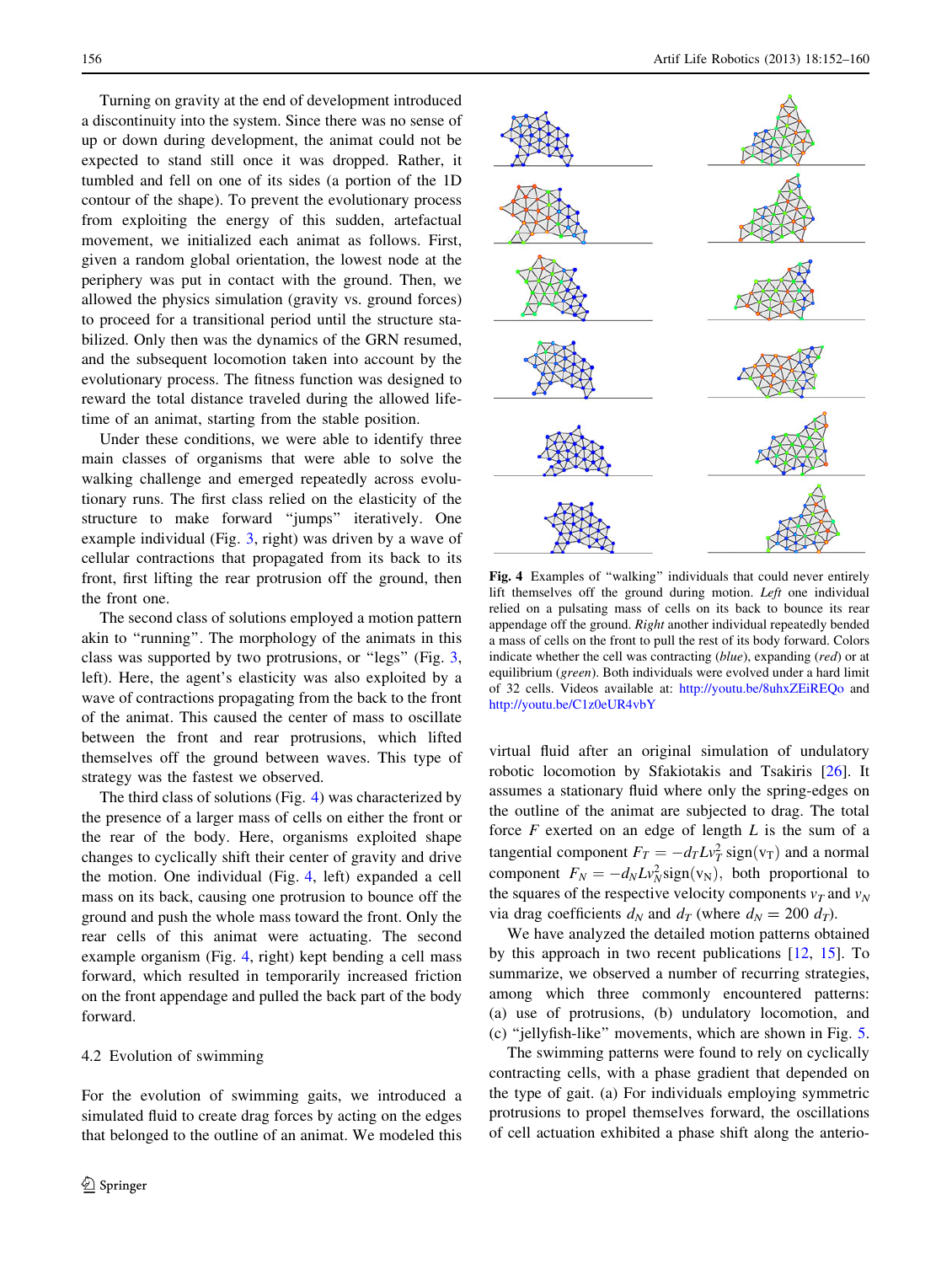<span id="page-5-0"></span>Fig. 5 Example individuals evolved for their swimming abilities. The plots under each individual show the actuation patterns of two particular cells overtime. Vertical axis value 1 corresponds to the maximum expansion signal, and  $-1$  to the maximum contraction signal for the resting length of the springs. Reproduced from [[12](#page-7-0)]. Corresponding videos available

at: [http://youtu.be/vYBJS7V0s](http://youtu.be/vYBJS7V0s-g)[g](http://youtu.be/vYBJS7V0s-g), <http://youtu.be/I2GHEFCt738> and [http://youtu.be/BiE\\_](http://youtu.be/BiE_SVVjFm0) [SVVjFm0](http://youtu.be/BiE_SVVjFm0)



posterior axis. This resulted in a wave of contractions propagating from the back to the front of the animat. (b) Individuals relying on undulatory movements (Fig. 5b) were elongated in the direction of motion and developed a half-period phase shift along the lateral body axis. They were, in effect, driven by a wave of contractions propagating along this axis. (c) The jellyfish-like individuals employed an almost synchronous contraction across their whole body (Fig. 5c). This type of gait exploited the fact that fluid drag was proportional to velocity squared: directional motion resulted from a whole body pulsation involving a difference in speed between contraction and expansion and the existence of a pointy end on the body.

Although each evolutionary run ended with a different solution, we observed that in an environment with low fluid drag, i.e., a less viscous fluid, the fastest individuals were the ones using protrusions (Fig. 5a). Under high-drag environments, however, the fastest solutions were elongated in the direction of motion and employed some form of undulatory movement.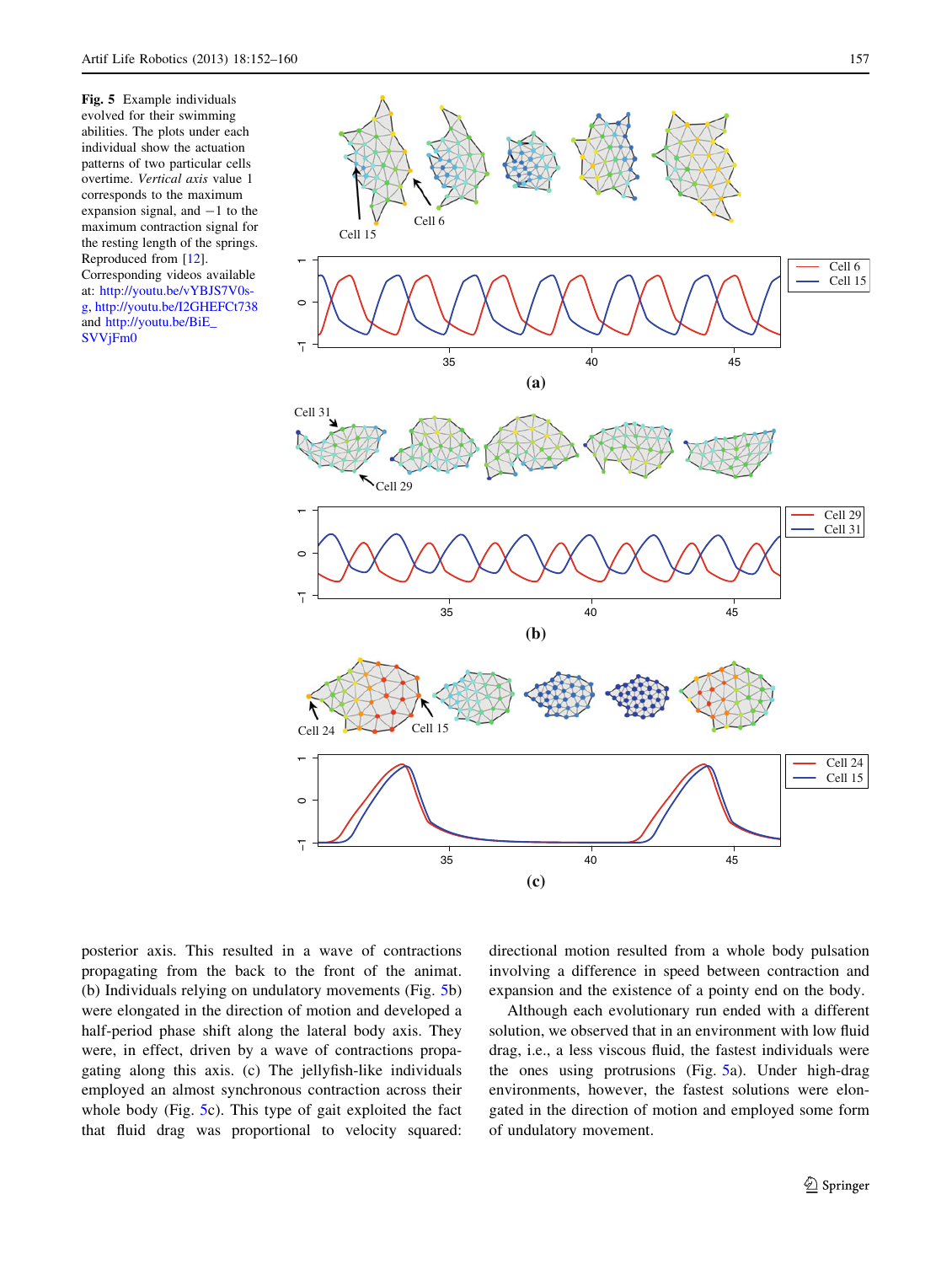

Fig. 6 Change in average cell activation (i.e., concentration of expansion minus contraction products) when moving toward a food particle from the left or right side to the front of an individual. White cell: no change; blue average activation is lower; red higher. The four pairs from a to d correspond respectively to individuals #1 to #4. All

animats shown moving upward. Reproduced from [[13](#page-7-0)]. Corresponding videos available at: [http://youtu.be/zi3p164aefY,](http://youtu.be/zi3p164aefY) [http://youtu.be/](http://youtu.be/TS8Q0JfI7o0) [TS8Q0JfI7o0](http://youtu.be/TS8Q0JfI7o0), <http://youtu.be/-HoN7ZGU6W4> and [http://youtu.be/](http://youtu.be/rvM2T8gpDnU) [rvM2T8gpDnU](http://youtu.be/rvM2T8gpDnU)

## 4.3 Evolution of chemotaxis

In the third task, we wanted to obtain virtual swimming animats that could sense their environment and use this sensory information to approach a target placed at an arbitrary location. This was realized by letting the target emit a chemical ''scent'', whose concentration decreased linearly with the distance and could be detected by all the cells of the organism. To facilitate detection of this signal, we allowed the concentration of the associated factor to vary between 0 and 10. Although previously obtained motion strategies could in principle be used as starting points for the evolution of the chemotactic behavior, we preferred avoiding any bias toward a particular solution. We were interested to see if the evolutionary search could produce animats that were capable of moving and showing chemotaxis entirely de novo.

Trying different versions of the fitness function, we found that the chances of discovering chemotaxing individuals were best if, beside rewarding the ability to approach a target, we also explicitly rewarded the ability to move forward. To this effect, we used a fitness function that consisted of a set of tests. First, it assessed the ability of the animat to move forward in the absence of a target. Then, based on a calculated direction of motion, a target would be placed either on the left or on the right of the animat's projected path. Since moving efficiently is a prerequisite to chemotaxis, rewarding forwardness helps the search algorithm find more promising domains in genomic space.

As in the simple swimming task, independent evolutionary trials under the same environmental settings produced diverse solutions in the chemotaxis task (Fig. 6). Various strategies for turning toward the target spontaneously emerged. Analyzing the set of these evolved strategies, we found that the most common type of solution relied on some form of synchronized pulsation across the whole body (Fig. 6a–c) similar to the jellyfish-like motion observed in the swimming experiments (Fig. [5](#page-5-0)c). This strategy was often combined with an additional way to generate thrust, such as wiggling a tail-like appendage (e.g., Fig. 6b,c). A few animats employed symmetric appendages to propel themselves (Fig. 6d), which constituted one of the fastest method.

To understand how the animats accomplished turns, we analyzed them by comparing the average expansion of cells in the body between moving forward and turning either left or right in response to a target. Although the strategies for the forward motion of the animats varied, there was a clear difference in average contraction between the left and right sides of the body, depending on the direction of turn. Interestingly, the intuitive solution of contracting the side closer to the target (which reduces the drag on this side and causes a turn; Fig. 6a,c,d), was not the only option—some animats turned by contracting the opposite side more (Fig. 6b). Further analysis allowed us to investigate whether the strategies were purely ''reactive'', i.e., each cell was simply modulating contraction in response to concentration, or not. Although it was the case in some of the individuals (Fig. 6a), other motion patterns exhibited more complex interactions between the external chemical signal and the internal state. We refer the reader to the original paper [[13\]](#page-7-0) for a more in-depth analysis of the turning strategies.

## 5 Summary and future work

Our results show how a biologically inspired model of development can tap into the creative potential of evolution to achieve the automatic design of nonrigid robots well suited to various locomotive tasks. We demonstrated the success of an evo-devo approach in this new domain, where engineering methods are still emerging. Most importantly, in all our experiments evolution started de novo, i.e., without prior assumptions about the preferred types of morphologies or locomotion. Obtained solutions were neither bounded nor influenced in any way by existing engineering paradigms. In this sense, we share the view that the ability to discover nonintuitive yet efficient strategies is one of the most important features of evolutionary design [[11\]](#page-7-0).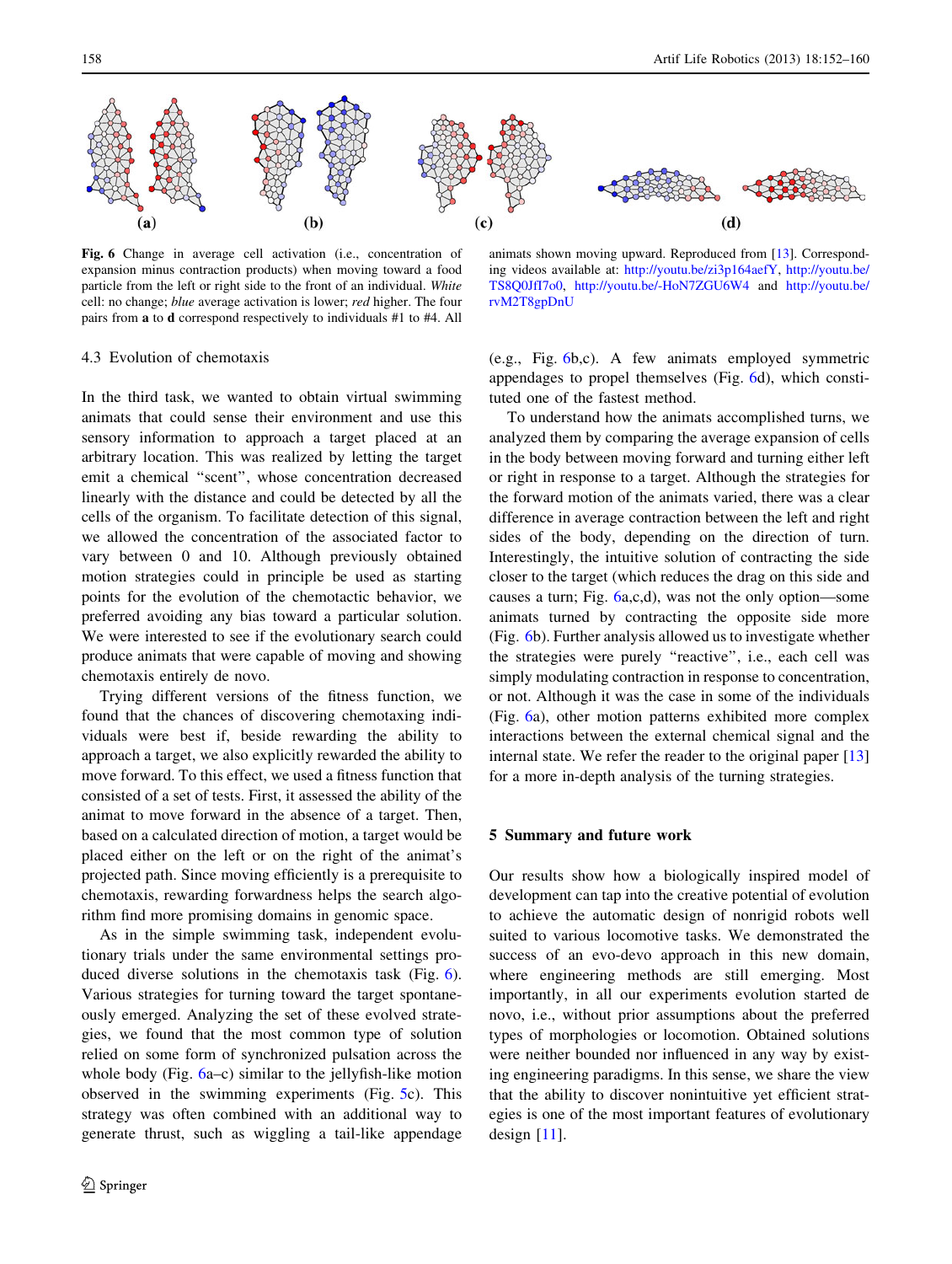<span id="page-7-0"></span>These experiments can serve as a starting point and a source of inspiration for physically realistic 3D hardware implementations. In fact, our virtual soft bodies composed of locally expanding and contracting material are not far from current physical prototypes of elastic robots, for example crawlers with internal chambers in which pressure change actuates the body [[27\]](#page-8-0), or robots made of materials such as foam that differentially expand in response to external pressure change [10].

Also inherent to our approach is the lack of any central controller. The behavior of the evolved multicellular animats emerges from the collective action of cells that make independent ''decisions''. This already demonstrates how much of soft-bodied control can be realized owing entirely to local rules. It will be interesting to investigate further, in other scenarios, the benefits of this type of decentralized control in which cells react only to signals coming from their immediate neighborhood. In particular, we want to introduce noise in the system, or see if the shape can undergo local deformations when trying to walk over an obstacle or fit into a small opening. We are currently conducting experiments where new forms of local communication between cells can emerge, to explore the benefits this would bring in the case of damaged or failing components.

Another issue not addressed in the current system is energy efficiency. In the experiments described here, all cells were allowed to be actuators. Since energy was not limited, and since more active cells contributed to higher forces and generated greater motion, most of the successful individuals exploited all of their cells to move. Given the elastic structure of the virtual robot, however, it is likely that other energy-efficient motion patterns are also possible. These would involve only a subset of the cells while using other parts of the body as a passive medium to store and transfer potential energy between the springs. Modifying the fitness function to promote energy efficiency should help to improve the relevance of solutions to future physical instantiations.

Acknowledgements This work was supported by the Japan Society for the Promotion of Science (JSPS) through the JSPS Fellowship for Foreign Researchers, the JSPS Grant-in-Aid for Scientific Research, and the Polish National Science Center (project BIOMERGE, 2011/03/B/ST6/00399). High performance computing resources were provided by the Interdisciplinary Center for Molecular and Mathematical Modeling (ICM, University of Warsaw; project G33-8) and the Tri-city Academic Computer Center (TASK).

#### References

1. Bongard JC, Pfeifer R (2003) Evolving complete agents using artificial ontogeny. In: Hara F, Pfeifer R (eds) Morpho-functional machines: the new species. Springer, Japan, pp 237–258

- 2. Calisti M, Giorelli M, Levy G, Mazzolai B, Hochner B, Laschi C, Dario P (2011) An octopus-bioinspired solution to movement and manipulation for soft robots. Bioinspir Biomim  $6(3)$ :036002+
- 3. Cheney N, MacCurdy R, Clune J, Lipson H (2013) Unshackling evolution: evolving soft robots with multiple materials and a powerful generative encoding. In: Proceedings of the Genetic and Evolutionary Computation Conference (GECCO)
- 4. Dellaert F, Beer RD (1996) A developmental model for the evolution of complete autonomous agents. In: From Animals to Animats 4: Proceedings of the 4th International Conference on Simulation of Adaptive Behavior (SAB 1996). MIT Press, pp 393–401
- 5. Doursat R (2008) Organically grown architectures: creating decentralized, autonomous systems by embryomorphic engineering. In: Würtz RP (ed) Organic computing, understanding complex systems. Springer, pp 167–199
- 6. Doursat R (2009) Facilitating evolutionary innovation by developmental modularity and variability. In: Proceedings of the 11th Annual Conference on Genetic and Evolutionary computation, GECCO '09. ACM, pp 683–690
- 7. Doursat R, Sanchez C, Dordea R, Fourquet D, Kowaliw T (2012) Embryomorphic engineering: emergent innovation through evolutionary development. In: Doursat R, Sayama H, Michel O (eds) Morphogenetic engineering: toward programmable complex systems. Springer-Verlag, pp 275–311
- 8. Eggenberger Hotz P (1997) Evolving morphologies of simulated 3D organisms based on differential gene expression. In: Proceedings of the 4th European Conference on Artificial Life (ECAL 1997). MIT Press, pp 205–213
- 9. Gabriel KR, Sokal RR (1969) A new statistical approach to geographic variation analysis. Syst Zool 18(3):259–278
- 10. Hiller J, Lipson H (2012) Automatic design and manufacture of soft robots. IEEE Trans Robot 28(2):457–466
- 11. Hornby G, Lohn JD, Linden DS (2010) Computer-automated evolution of an X-band antenna for NASA's space technology 5 mission. Evol Comput 19(1):1–23
- 12. Joachimczak M, Kowaliw T, Doursat R, Wróbel B (2012) Brainless bodies: controlling the development and behavior of multicellular animats by gene regulation and diffusive signals. In: Artificial Life XIII: Proceedings of the 13th International Conference on the Simulation and Synthesis of Living Systems. MIT Press, pp 349–356
- 13. Joachimczak M, Kowaliw T, Doursat R, Wróbel B (2013) Controlling development and chemotaxis of soft-bodied multicellular animats with the same gene regulatory network. In: Proceedings of the 12th European Conference on the Synthesis and Simulation of Living Systems (ECAL 2013). MIT Press, pp 454–461
- 14. Joachimczak M, Wróbel B (2011) Evolution of the morphology and patterning of artificial embryos: scaling the tricolour problem to the third dimension. In: Advances in artificial life. Darwin Meets von Neumann: Proceedings of the 10th European Conference on Artificial Life (ECAL 2009), LNCS, vol 5777. Springer, pp 35–43
- 15. Joachimczak M, Wróbel B (2012) Co-evolution of morphology and control of soft-bodied multicellular animats. In: Proceedings of the 14th International Conference on Genetic and Evolutionary Computation, GECCO '12. ACM, pp 561–568
- 16. Joachimczak M, Wróbel B (2012) Evolution of robustness to damage in artificial 3-dimensional development. Biosystems 109(3):498–505
- 17. Komosinski M, Rotaru-Varga A (2002) Comparison of different genotype encodings for simulated three-dimensional agents. Artif Life 7(4):395–418
- 18. Koos S, Mouret JB, Doncieux S (2013) The transferability approach: crossing the reality gap in evolutionary robotics. IEEE T Evol Comput 17(1):122–145